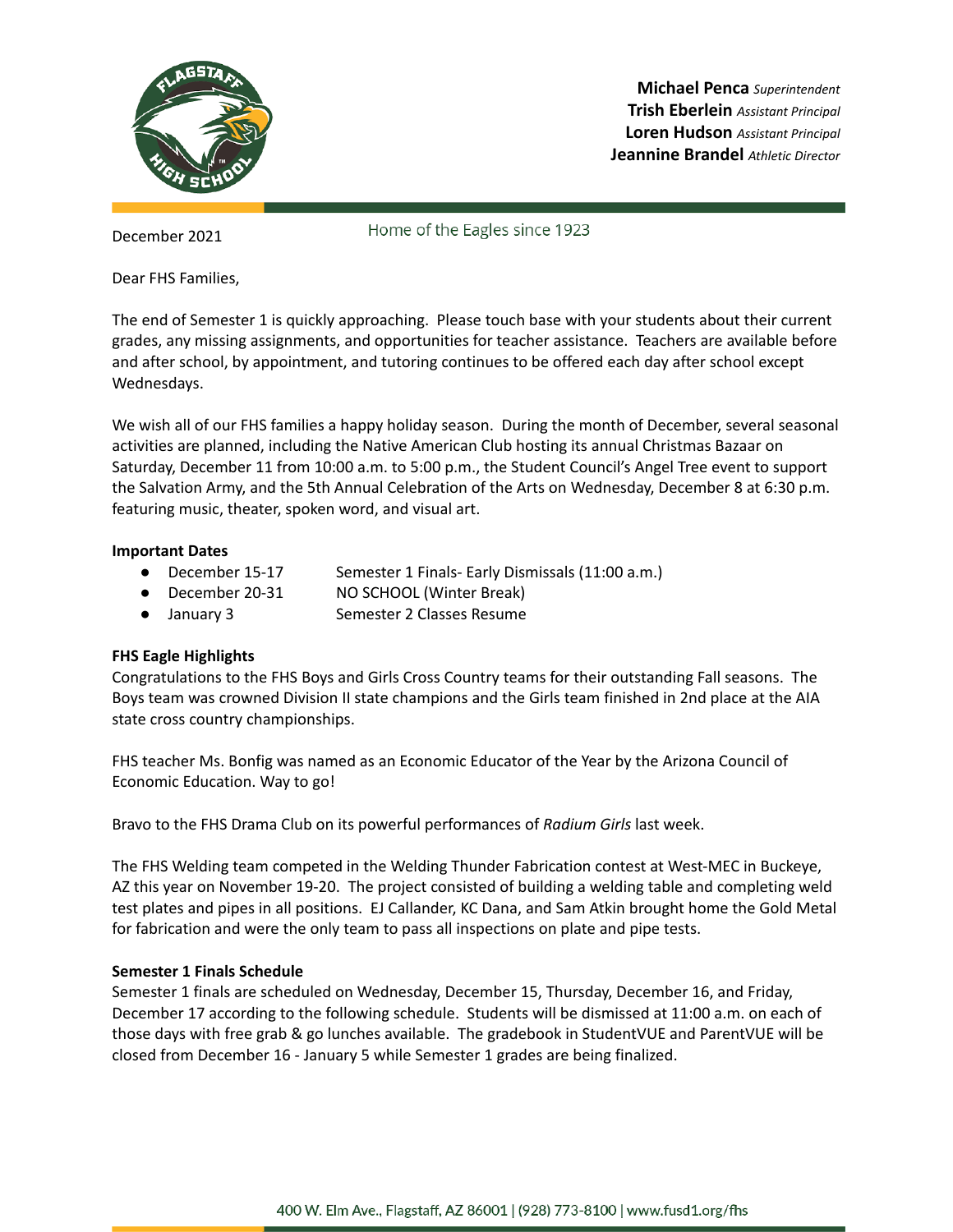|                   | Wednesday, 12/15                                        | Thursday, 12/16                                         | <b>Friday, 12/17</b>                                    |
|-------------------|---------------------------------------------------------|---------------------------------------------------------|---------------------------------------------------------|
| $7:30-8:00$ a.m.  | Tutoring and Assistance by<br>appointment with teachers | Tutoring and Assistance by<br>appointment with teachers | Tutoring and Assistance by<br>appointment with teachers |
| $8:00-9:25$ a.m.  | Period 1                                                | Period 3                                                | Period 6                                                |
| $9:25-9:35$ a.m.  | Break                                                   | <b>Break</b>                                            | <b>Break</b>                                            |
| $9:35-11:00$ a.m. | Period 2                                                | Period 4/5                                              | Period <sub>7</sub>                                     |

# **Attendance**

As we transition back to school from an unprecedented year and a half of disrupted education, we have to be flexible and adapt as we work together to reestablish the high expectations that have always been a cornerstone of Flagstaff High School. FUSD and FHS have a strict attendance policy, aligned with Arizona state law, which requires students be in class 90% of the semester to earn credit. This means a student can only miss 9 times per class to maintain their credit. If a student accumulates 10 attendance marks, or more, over the semester, they are placed on attendance probation and are at risk of losing their credit. An attendance mark is defined as an excused absence, unexcused absence, and tardies. Other attendance marks like school sanctioned events, in-school suspensions, documented chronic illness, and quarantining due to COVID-19 do not count towards your attendance marks. During this Semester 1 only, tardies will not count towards student's attendance marks, only absences. Our goal with this decision is to help students and families ease back into our attendance policy and get everyone back to achieving the high expectations of Flagstaff High School. For the Spring Semester, Flag High will fully reinstate the attendance policy. This means tardies will count towards your absence total. It is important that students are on time to every class, every day.

An absence/ tardy can be excused by calling the Attendance office at (928) 773-8110 or (928) 773-8111. An absence must be excused within 48 hours. Any absence older than that must have documentation from a physician in order to be excused. When calling your student in please leave your student's name, date, and reason for absence/tardy that are listed below:

- Bereavement
- Chronic Illness (Must have a C.I. form on file and state that chronic illness is the absence reason)
- Family Emergency
- Family Vacation
- Illness
- Medical Appointment
- Religious Holiday

If a student accumulates TEN unverified absences consecutively, the student will be withdrawn from Flagstaff High School.

## **Post-Secondary Support at FHS**

FHS families and students have the ability to work with several of our community partners to receive help with post-secondary planning, FAFSA completion, and the college application process. Each day of the week, representatives from the Northern Arizona College Resource Center, Coconino Community College, and Earn 2 Learn will be available in the career and counseling room to help students and families. The schedule for our community partners is as follows:

| Mondays    | $11:45$ a.m. $-2:00$ p.m. | Thursdays | $9:00$ a.m. $-1:00$ p.m. |
|------------|---------------------------|-----------|--------------------------|
| Tuesdays   | $9:00$ a.m. $-1:00$ p.m.  | Fridays   | $11:45$ a.m. - 2:00 p.m. |
| Wednesdays | $8:00$ a.m. $-2:30$ p.m.  |           |                          |

If you are interested in meeting with a representative, please contact the counseling office at: 773-8120.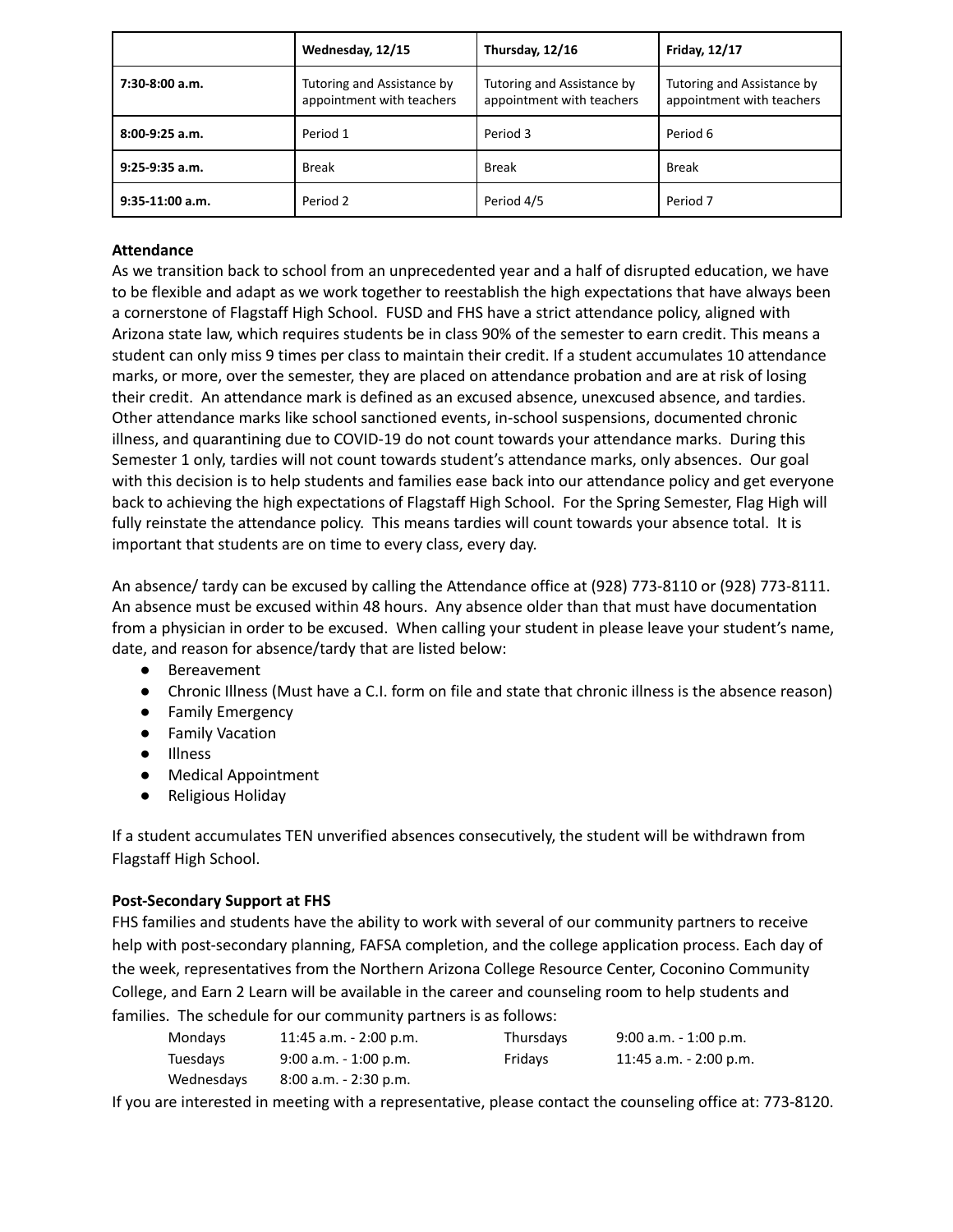

**Michael Penca** *Superintendiente* **Trish Eberlein** *Vicedirectora* **Loren Hudson** *Vicedirector* **Jeannine Brandel** *Directora de deportes*

Diciembre 2021

Home of the Eagles since 1923

Estimadas familias de FHS,

Los finales del primer semestre ya se acercan. Favor de comunicarse con su(s) estudiante(s) acerca de sus notas actuales, cualquier tarea que les falte y las oportunidades para recibir ayuda por parte de sus maestros. Los maestros están disponibles antes y después de la escuela o con cita previa. La tutoría se continúa ofreciendo todos los días después de la escuela, salvo los miércoles.

Deseamos a todas nuestras familias de FHS unas felices fiestas. Durante el mes de diciembre, hay varias actividades planeadas como el Bazar anual de Navidad por el Native American Club el sábado 11 de diciembre de 10:00 a.m. a 5:00 p.m., el evento Angel Tree por el Consejo Estudiantil para apoyar el Ejército de Salvación y la Quinta Celebración Anual de las Artes el miércoles 8 de diciembre a las 6:30 p.m. que incluye la música, el teatro, la poesía y el arte visual.

### **Fechas Importantes**

- 15-17 diciembre Exámenes finales del semestre 1 Salidas tempranas (11:00 a.m.)
- 20-31 diciembre NO HAY CLASES (Descanso del invierno)
- 3 de enero Las clases del semestre 2 reanudan

## **FHS Eagles Destacados**

Felicidades a los equipos de *FHS Boys and Girls Cross Country* por sus temporadas resaltantes del otoño. El equipo de los chicos fue coronado campeón estatal de la División II y el equipo de las chicas terminó en segundo lugar en los campeonatos estatales de campo traviesa de la AIA.

La maestra de FHS, la Sra. Bonfig, fue nombrada como Educadora de Economía del Año por el Consejo de Educación Económica de Arizona. ¡Eso es!

Felicitaciones al FHS Drama Club por sus poderosas actuaciones de Radium Girls la semana pasada.

El equipo de soldadura de FHS compitió en el concurso Welding Thunder Fabrication en West-MEC en Buckeye, AZ este año del 19 al 20 de noviembre. El proyecto consistió en construir una mesa de soldadura y en completar pruebas de placas y tuberías de soldadura en todas las posiciones. EJ Callander, KC Dana y Sam Atkin trajeron a casa la medalla de oro para la fabricación mientras el equipo en sí fue el único en aprobar todas las inspecciones en las pruebas de placas y tuberías.

## **Horario para los exámenes finales del semestre 1**

Los exámenes finales del primer semestre están programados para el miércoles 15 de diciembre, jueves 16 de diciembre y viernes 17 de diciembre de acuerdo con el horario a continuación. Los estudiantes tendrán salida temprana estos tres días a las 11:00 a.m. Habrá almuerzos gratuitos para llevar disponibles para todo el alumnado. El registro de calificaciones en StudentVUE y ParentVUE estará cerrado del 16 de diciembre al 5 de enero mientras las notas finales del primer semestre se finalicen.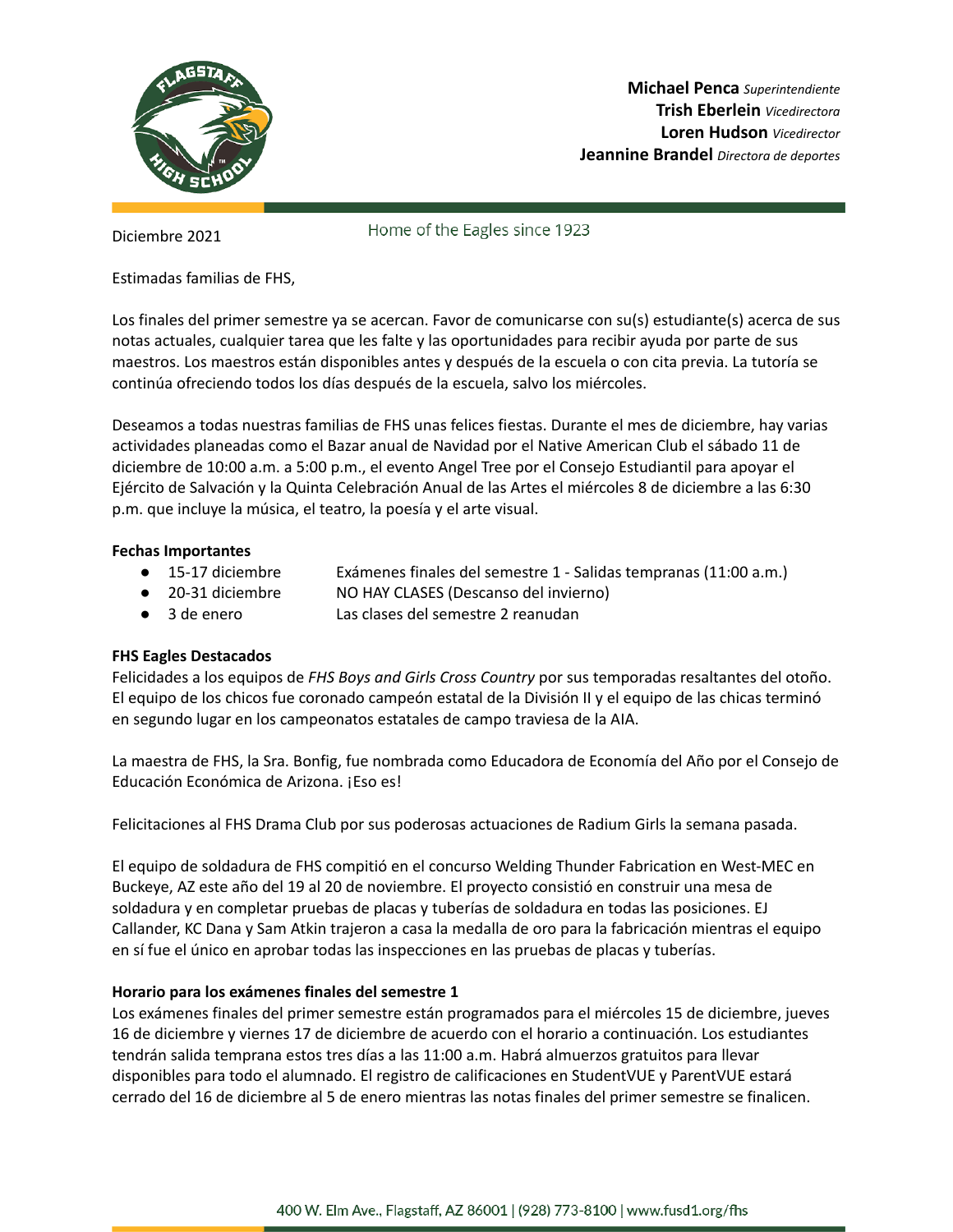|                   | miércoles 15 de diciembre                    | jueves 16 de diciembre                       | viernes 17 de diciembre                      |
|-------------------|----------------------------------------------|----------------------------------------------|----------------------------------------------|
| $7:30-8:00$ a.m.  | Tutoría y ayuda por cita con<br>los maestros | Tutoría y ayuda por cita con<br>los maestros | Tutoría y ayuda por cita con<br>los maestros |
| $8:00-9:25$ a.m.  | Período 1                                    | Período 3                                    | Período 6                                    |
| $9:25-9:35$ a.m.  | Descanso                                     | Descanso                                     | Descanso                                     |
| $9:35-11:00$ a.m. | Período 2                                    | Período 4/5                                  | Período 7                                    |

# **Asistencia**

A medida que volvemos a la escuela después de un año y medio de educación trastornada, tenemos que ser flexibles y adaptarnos mientras trabajamos juntos para restablecer las altas expectativas que siempre han sido un pilar de Flagstaff High School. FUSD y FHS adhieren a una política estricta en cuánto a la asistencia, de acuerdo con la ley estatal de Arizona, que requiere que un(a) estudiante esté presente en clase 90% del semestre para obtener crédito. Esto significa que un(a) estudiante solo puede faltar 9 veces por clase para mantener su crédito. Si el/la estudiante acumula 10 marcas de asistencia, o más, durante el semestre, se le coloca en período de prueba de asistencia (*attendance probation*) y corre el riesgo de perder ese crédito. Una marca de asistencia se define como cualquier ausencia, justificada o injustificada, o por una demora. Otras marcas de asistencia como eventos aprobados por la escuela, suspensiones dentro de la escuela, enfermedades crónicas con documentación y la cuarentena debido a COVID-19 no cuentan para sus marcas de asistencia, sino solo las ausencias ya mencionadas. Este año, para el primer semestre solamente, las demoras no se incluirán en la suma de las marcas de asistencia, solo las ausencias. Nuestro objetivo con esta decisión es ayudar a los estudiantes y a las familias a regresar a nuestras políticas de asistencia y asegurarnos de que todos volvamos a lograr las altas expectativas de Flagstaff High School. Para el siguiente semestre de primavera, Flag High restablecerá por completo su política de asistencia. Esto significa que las demoras sí contarán en la suma de las marcas en el segundo semestre. Es de extremadamente importancia que los estudiantes lleguen a tiempo a todas sus clases, todos los días.

Una ausencia/demora se puede justificar al llamar a la oficina de asistencia por teléfono (928) 773-8110 o (928) 773-8111. (*Se habla español*). Una ausencia debe justificarse dentro de 48 horas. Cualquier ausencia anterior a esa límite debe tener documentación por un médico para ser justificada. Cuando usted llama por parte de una ausencia de su estudiante, favor de dejar el nombre de su estudiante, la fecha y una de las razones a continuación por la(s) cual(es) su estudiante haya estado ausente o tarde:

- Pérdida de un ser querido
- Enfermedad crónica (hay que tener la forma C.I. y declarar que la enfermedad crónica es la razón por la ausencia)
- Emergencia familiar
- Vacaciones familiares
- Enfermedad
- Cita medical
- Feriado religioso

Si un(a) estudiante acumula DIEZ ausencias injustificadas consecutivamente, será retirado/a de Flagstaff High School.

## **Apoyo post-secundario en FHS**

Las familias y los estudiantes de FHS tienen la posibilidad de trabajar con varios de nuestros socios comunitarios para recibir ayuda con la planificación postsecundaria, realización de la FAFSA y el proceso de solicitudes para la universidad. Cada día de la semana, representantes del Centro de Recursos